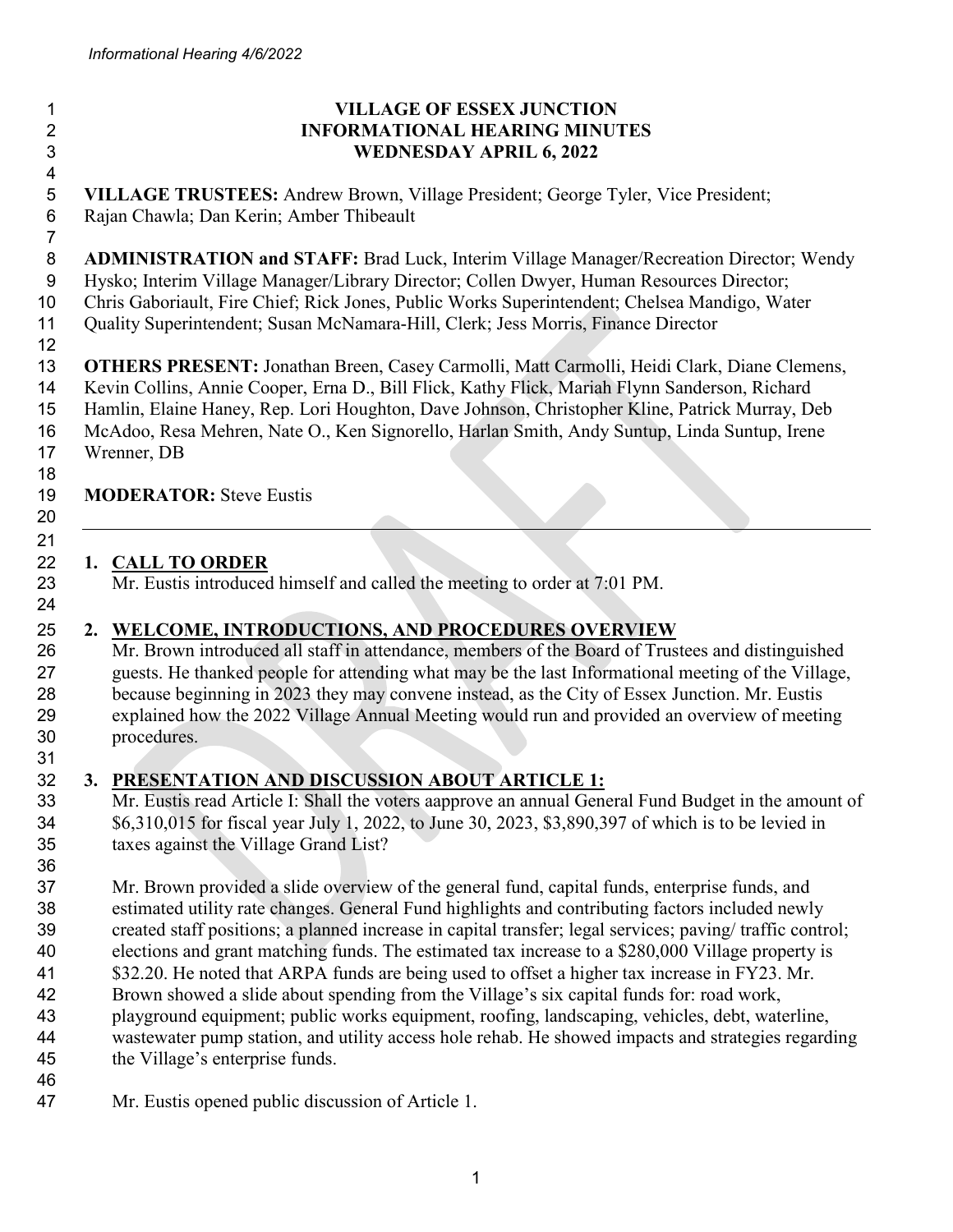Mr. Flick asked what will happen to the Town taxes paid by Essex Junction residents, if the Governor approves separation. Mr. Brown said there would be no change during the transition, but on July 1, 2023, the residents of the City of Essex Junction (formerly Village) will no longer have

 Town taxes on their bill, which may result in up to a 7-8% tax decrease. 

#### **4. PRESENTATION AND DISCUSSION ABOUT ARTICLE 2**

 Mr. Eustis read Article 2: Shall the voters authorize the Village of Essex Junction to maintain and administer an unrestricted fund balance of up to fifteen percent (15%) of the current year General Fund Operating budget, and require any amount over fifteen percent (15%) be used to stabilize subsequent tax rates?

 Mr. Brown presented a slide regarding the article. He described the fund as the municipal's "rainy day fund" to tap into if there is an unforeseen circumstance or emergency. The request is to raise the ceiling from the current 10% of fund balance to 15% is to align with best practices in municipal government. He said anything over this 15% would be used to offset the tax rate.

 Mr. Eustis opened public discussion of Article 2. There were no questions or comments from the public on this article.

## **5. PRESENTATION AND DISCUSSION ABOUT ARTICLE 3**

 Mr. Eustis read Article 3: Shall the voters approve the Village of Essex Junction assessing a one percent sales tax, a one percent meals and alcoholic beverages tax, and a one percent rooms tax 70 pursuant to 24 V.S.A. § 138(b)?

 Mr. Brown provided a slide overview of the Local Option Tax, which would be a 1% tax assessed on meals, alcoholic beverages, admission charges, personal property purchases, lodging, etc. He said the estimated annual revenue, \$675,000, would be used for Village capital expenses and would replenish the Capital Reserve fund. Alternately, the Capital Reserve Fund is predicted to run out in FY25 if there are no further increases in the General Fund for this purpose. He explained why property tax increases or the Capital Reserve Fund would generate less revenue and have a greater burden on taxpayers than a Local Options Tax. He said that with the tax being placed on purchasing taxable goods, visitors to Essex Junction who use the roads and facilities would help pay for this infrastructure.

Mr. Eustis opened public discussion of Article 3.

83 Mr. Flick asked if this was a percent tax on personal property. Mr. Brown explained that the tax would not be applied to the sale of a home or vehicle and is more of a shopping tax. 

## **6. PRESENTATION AND DISCUSSION ABOUT ARTICLE 4**

87 Mr. Eustis read Article 4: Village of Essex Junction authorize cannabis retailers and retail portions of 88 integrated licensee establishments in the Village pursuant to 7 V.S.A. § 863?

 Mr. Brown provided an overview of the cannabis retail article. He talked about state regulations of cannabis retail that are still being determined, including facility inspections, local rules and controls, and the size of the "no cannabis sales" buffers around schools. Mr. Chawla added that many cannabis regulation rules are not yet finalized and retail sales would not open until October. He acknowledged that this article was not fully discussed as a community but the vote gives the Village control of cannabis sale so it is not being decided for them by the Town.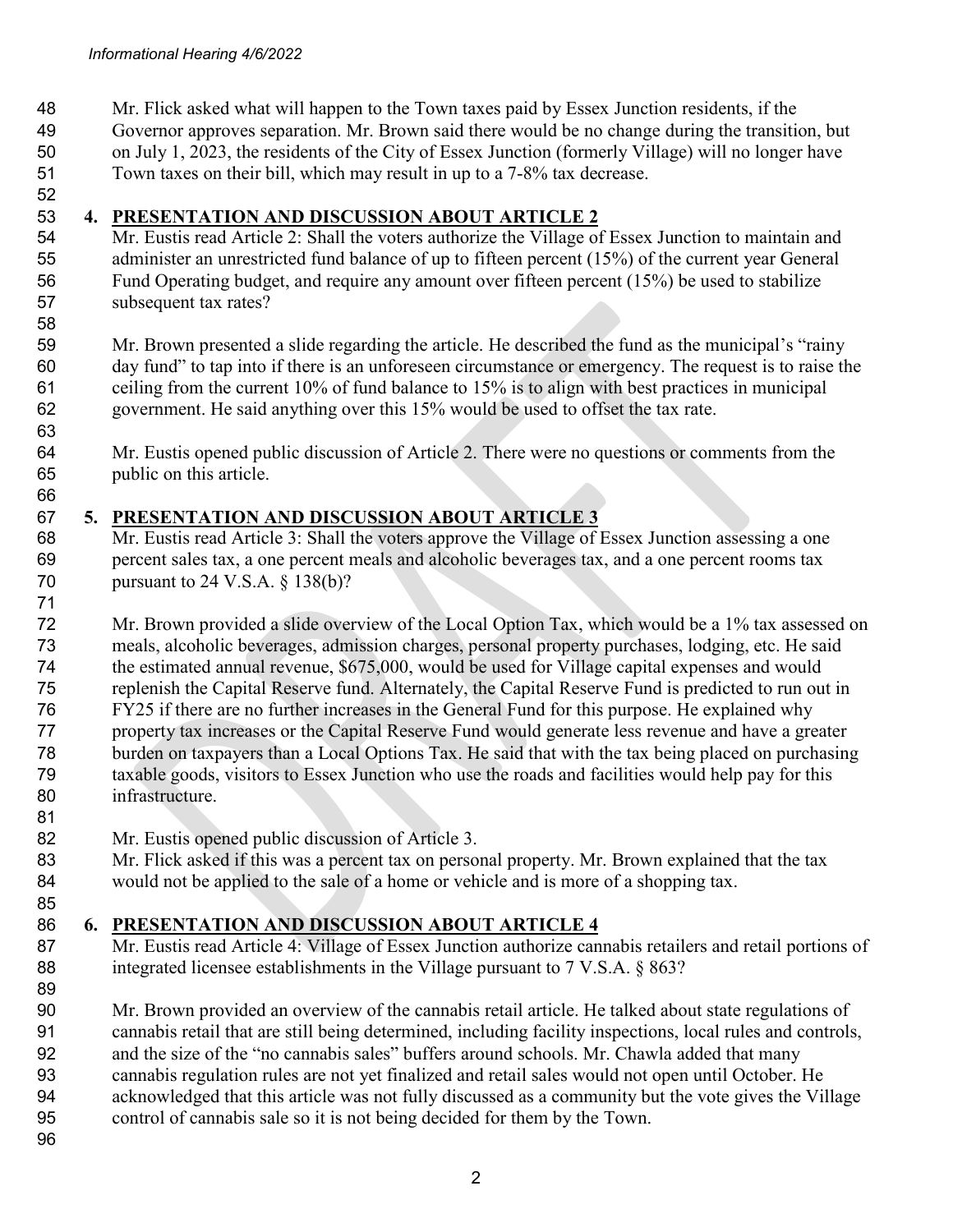- Mr. Eustis opened public discussion of Article 4.
- Ms. Cooper asked if a yes vote on this ballot item would give more control to the Village than if they
- vote no. Mr. Chawla said that if the Village votes no, there will be no retail in the Village, despite
- the Town's vote of yes earlier in the year. A Village votes of yes, would allow the Village Trustees
- to regulate the sale of cannabis in the Village, instead of the Town being the regulating group. He also explained there could be revote options, if desired.
- 

#### **7. PRESENTATION AND DISCUSSION ABOUT ARTICLE 5**

- Mr. Eustis read Article 5: Shall general obligation bonds or notes of the Village of Essex Junction in an amount not to exceed Three Million Seventy Thousand Dollars (\$3,070,000), subject to available grants-in-aid, be issued to finance the cost of replacing the Main Street water line?
- 

 Mr. Brown provided a slide overview of the water line article. He said the project to replace the waterline on Main St. would be less expensive than the cost that would be incurred by not fixing this aging infrastructure. He explained that the line would be from the bridge next to the Town Offices at 112 81 Main St. to the water tank off of Upper Main St. He said current capital contributions are 113 sufficient to cover debt payments.

 Mr. Eustis opened public discussion of Article 5. There were no questions or comments from the 116 public on this article.

#### **8. PRESENTATION AND DISCUSSION ABOUT ARTICLE 6**

- Mr. Eustis read Article 6: Shall the voters approve holding the 2023 Annual Meeting on Wednesday, April 5, 2023 to act upon any articles not involving voting by Australian ballot and to reconvene on Tuesday, April 11, 2023, to vote for the Village officers and transact any business involving voting by Australian ballot?
- Mr. Eustis explained that this is a standard article each year
- **9. ANNOUNCEMENT ABOUT ARTICLE 7**
- Mr. Eustis read Article 7 at 7:54 PM: To elect Village officers required by law including: Moderator (one year term); one Village Trustee (three year term); one Library Trustee (five year term)?

#### **10. UPDATE ON INDEPENDENCE AND CITY CHARTER STATUS**

- 131 Mr. Brown said that the City charter passed unanimously from the House and the Senate floors and was on its way to the Governor for approval.
- Rep. Houghton expressed thanks to the Trustees and Selectboard for finding a path forward with a new charter. She described it as a comprehensive piece of legislation that found support from the State's governing bodies.
- 

#### **11. PUBLIC TO BE HEARD**

 Mr. Murray spoke briefly about the upcoming vote for school board members. He encouraged the public to research the candidates and pay full attention when determining their votes.

#### **12. READING FILE**

**a. Annual Report Newsletter**

#### **b. Annual Report**